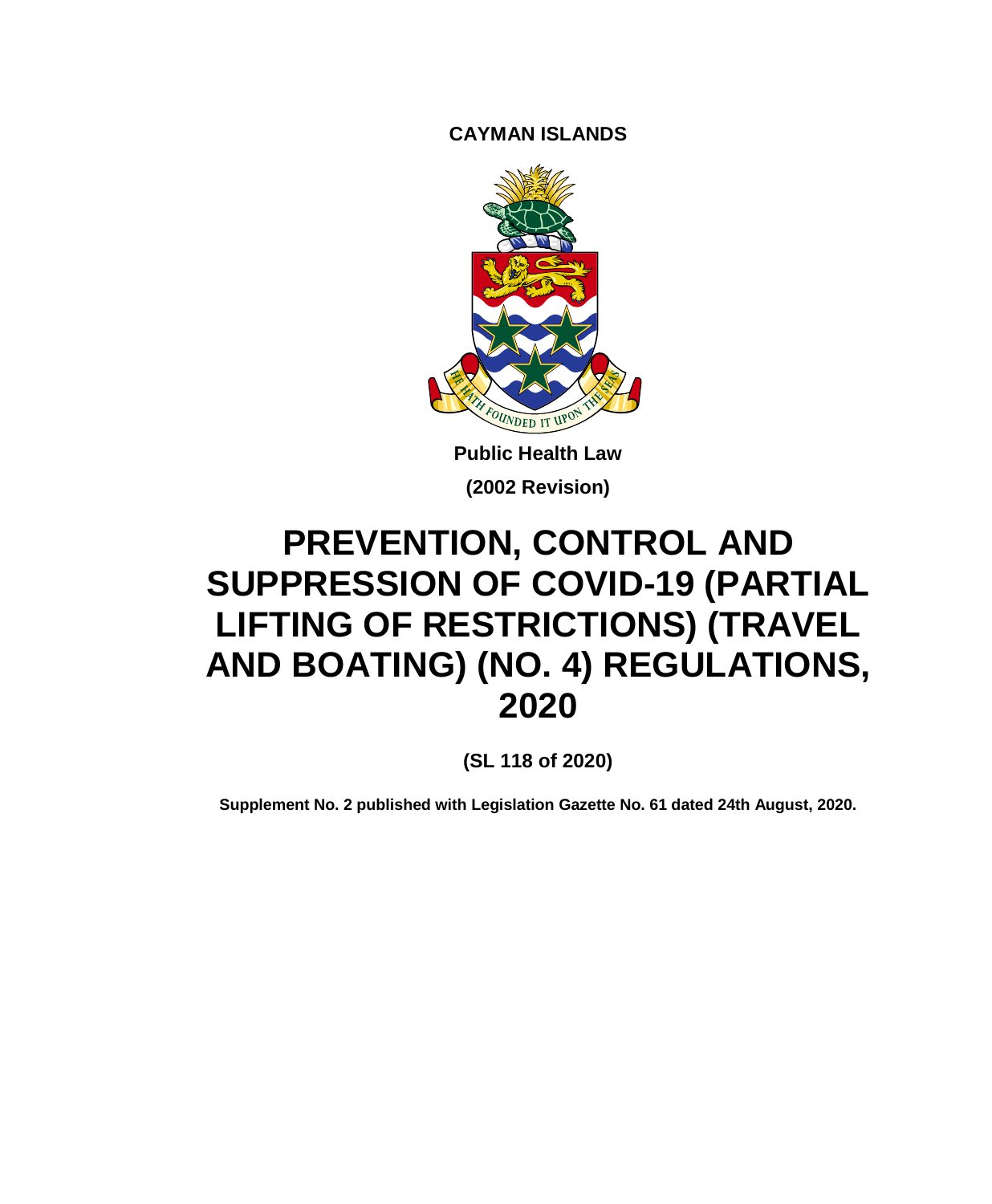## **PUBLISHING DETAILS**

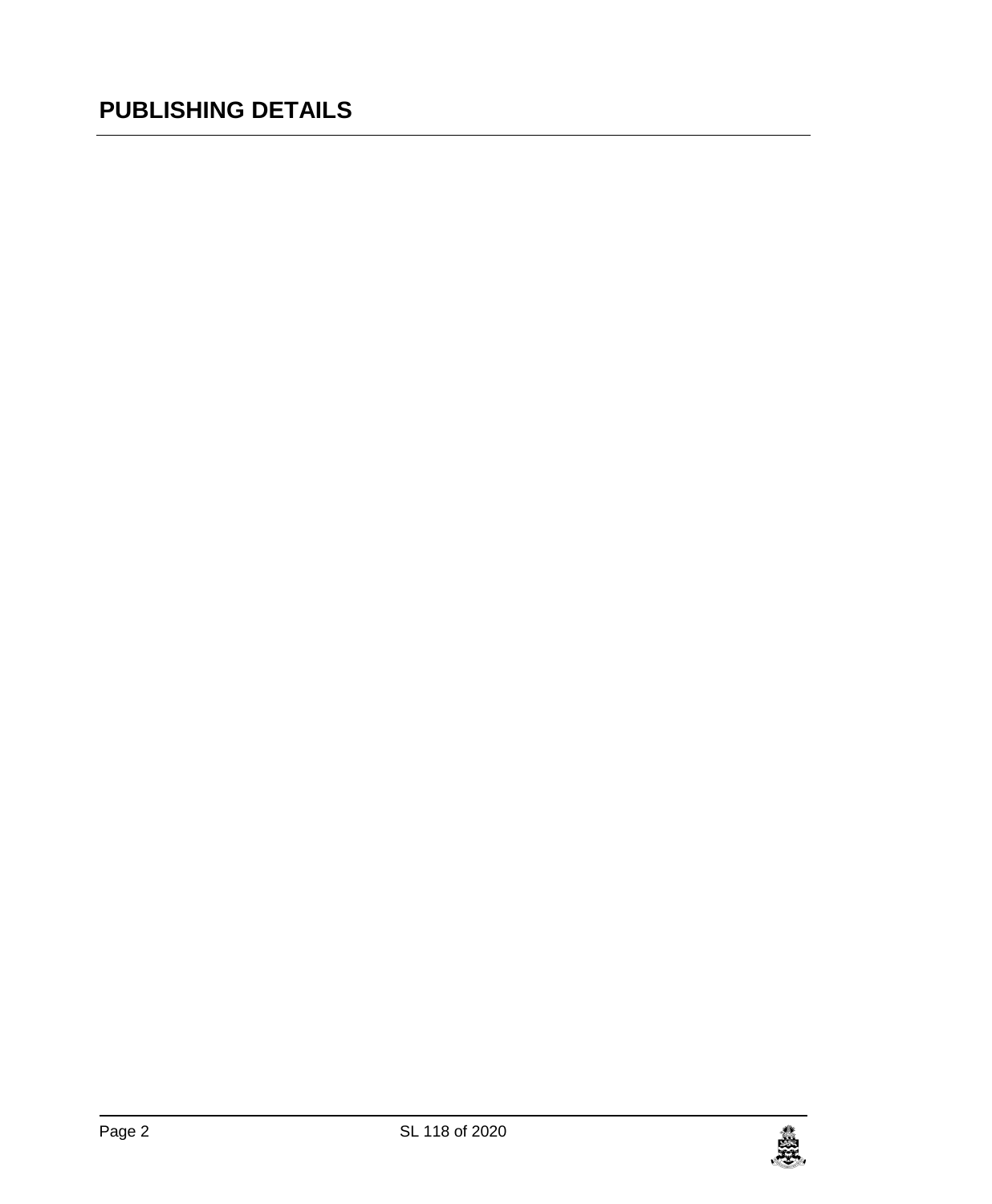#### **CAYMAN ISLANDS**



**(2002 Revision)**

## **PREVENTION, CONTROL AND SUPPRESSION OF COVID-19 (PARTIAL LIFTING OF RESTRICTIONS) (TRAVEL AND BOATING) (NO. 4) REGULATIONS, 2020**

**(SL 118 of 2020)**

### **Arrangement of Regulations**

| Regulation     |                                                                                   |  |
|----------------|-----------------------------------------------------------------------------------|--|
|                |                                                                                   |  |
|                |                                                                                   |  |
|                |                                                                                   |  |
|                |                                                                                   |  |
| 5 <sub>1</sub> | Repeal of the Prevention, Control and Suppression of Covid-19 (Partial Lifting of |  |
|                |                                                                                   |  |

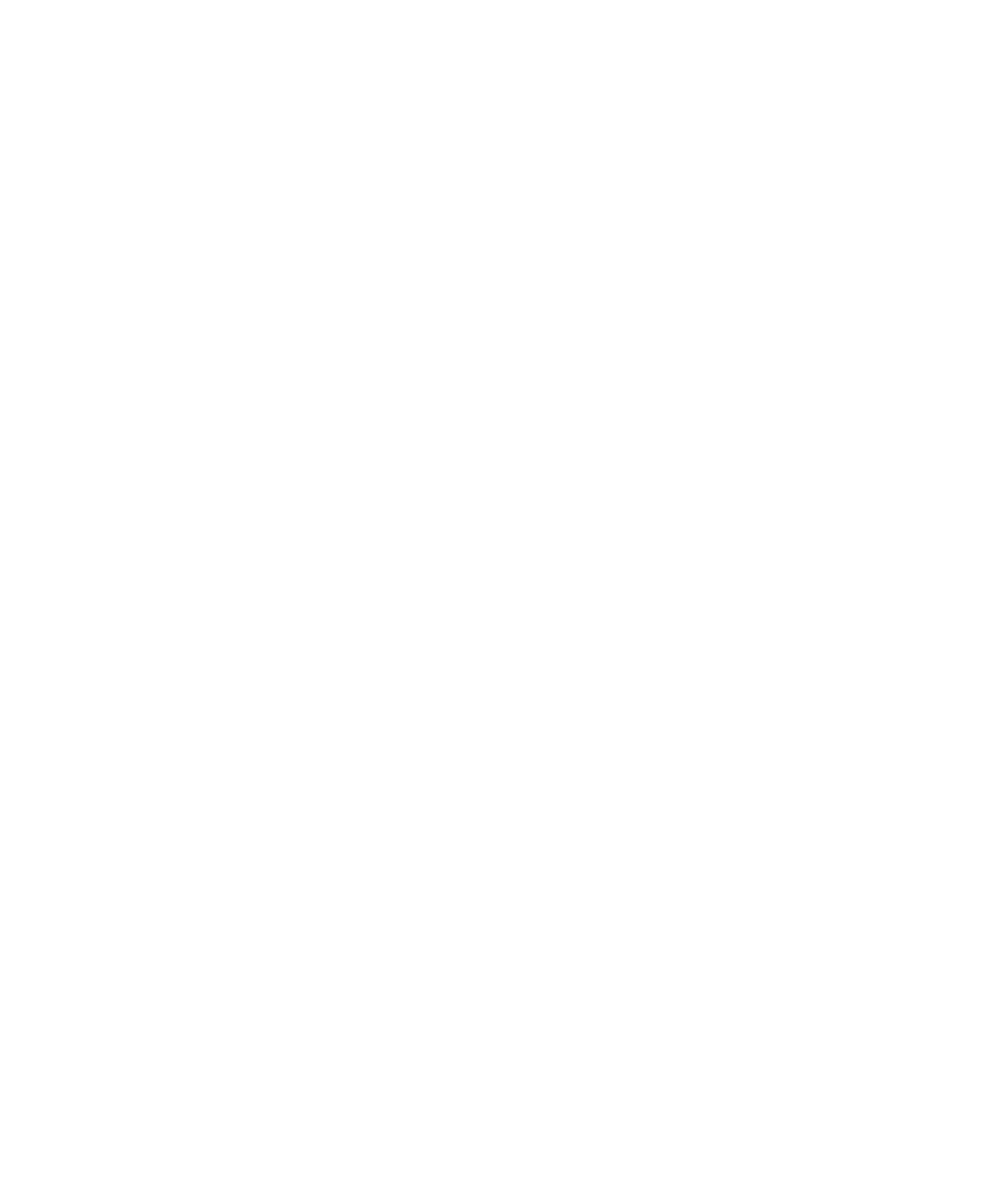#### **CAYMAN ISLANDS**



**(2002 Revision)**

## **PREVENTION, CONTROL AND SUPPRESSION OF COVID-19 (PARTIAL LIFTING OF RESTRICTIONS) (TRAVEL AND BOATING) (NO. 4) REGULATIONS, 2020**

**(SL 118 of 2020)**

In exercise of the powers conferred by section 34 of the Public Health Law (2002 Revision) the Cabinet makes the following Regulations —

#### <span id="page-4-0"></span>**1. Citation and commencement**

- **1**. (1) These Regulations may be cited as the Prevention, Control and Suppression of Covid-19 (Partial Lifting of Restrictions) (Travel and Boating) (No.4) Regulations, 2020.
	- (2) These Regulations come into force on 25th August, 2020.

#### <span id="page-4-1"></span>**2. Definitions**

**2**. In these Regulations, "**waters**" means the waters of the territorial seas of the Islands.

#### <span id="page-4-2"></span>**3. Travel between the Islands**

**3**. (1) Subject to this regulation, any person may travel between the Islands by air transport or boat.

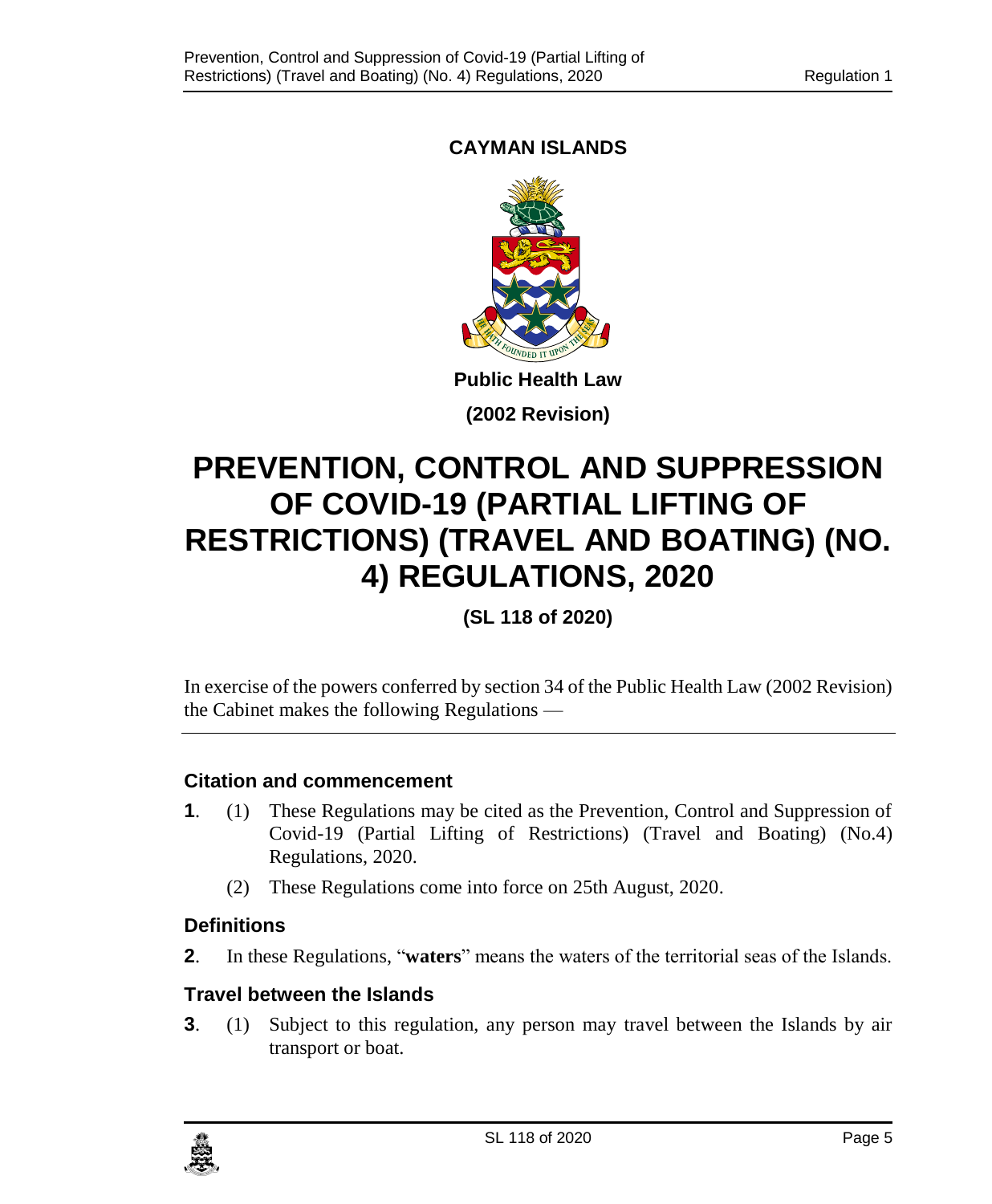- (2) A person who wishes to travel between the Islands shall be permitted to travel without being tested for the virus where the person —
	- (a) has been in the Islands for at least fourteen days prior to the date of travel; and
	- (b) is not showing any respiratory symptoms or symptoms of the virus.
- (3) A person who wishes to travel between the Islands and who has not been in the Islands for at least fourteen days prior to the date of travel shall —
	- (a) not less than forty-eight hours prior to travelling
		- (i) seek the approval of the Chief Officer of the Ministry of International Trade, Investment, Aviation and Maritime Affairs to travel; and
		- (ii) be tested for the virus; and
	- (b) only be permitted to travel after such test has been declared to be negative by the Medical Officer of Health.
- (4) A person who contravenes paragraph (2) or (3) commits an offence and is liable on conviction to a fine of one thousand dollars and to imprisonment for six months.

#### <span id="page-5-0"></span>**4. Conditions for use of boat**

- **4**. (1) Subject to this regulation a person may use a boat in the waters subject to the condition that the operator of the boat shall ensure that the boat only has on board at any time no more than two hundred and fifty persons or its legal capacity, whichever is lesser.
	- (2) No person shall operate or manoeuvre a boat so as to congregate or gather with any other person on any other boat or vessel where the number of persons gathering exceeds two hundred and fifty persons.
	- (3) A person who contravenes paragraph (1) or (2) commits an offence and is liable on conviction to a fine of one thousand dollars and to imprisonment for six months.

#### <span id="page-5-1"></span>**5. Repeal of the Prevention, Control and Suppression of Covid-19 (Partial Lifting of Restrictions) (Travel and Boating) (No.3) Regulations, 2020**

**5**. The *Prevention, Control and Suppression of Covid-19 (Partial Lifting of Restrictions) (Travel and Boating) (No.3) Regulations, 2020* are repealed*.*